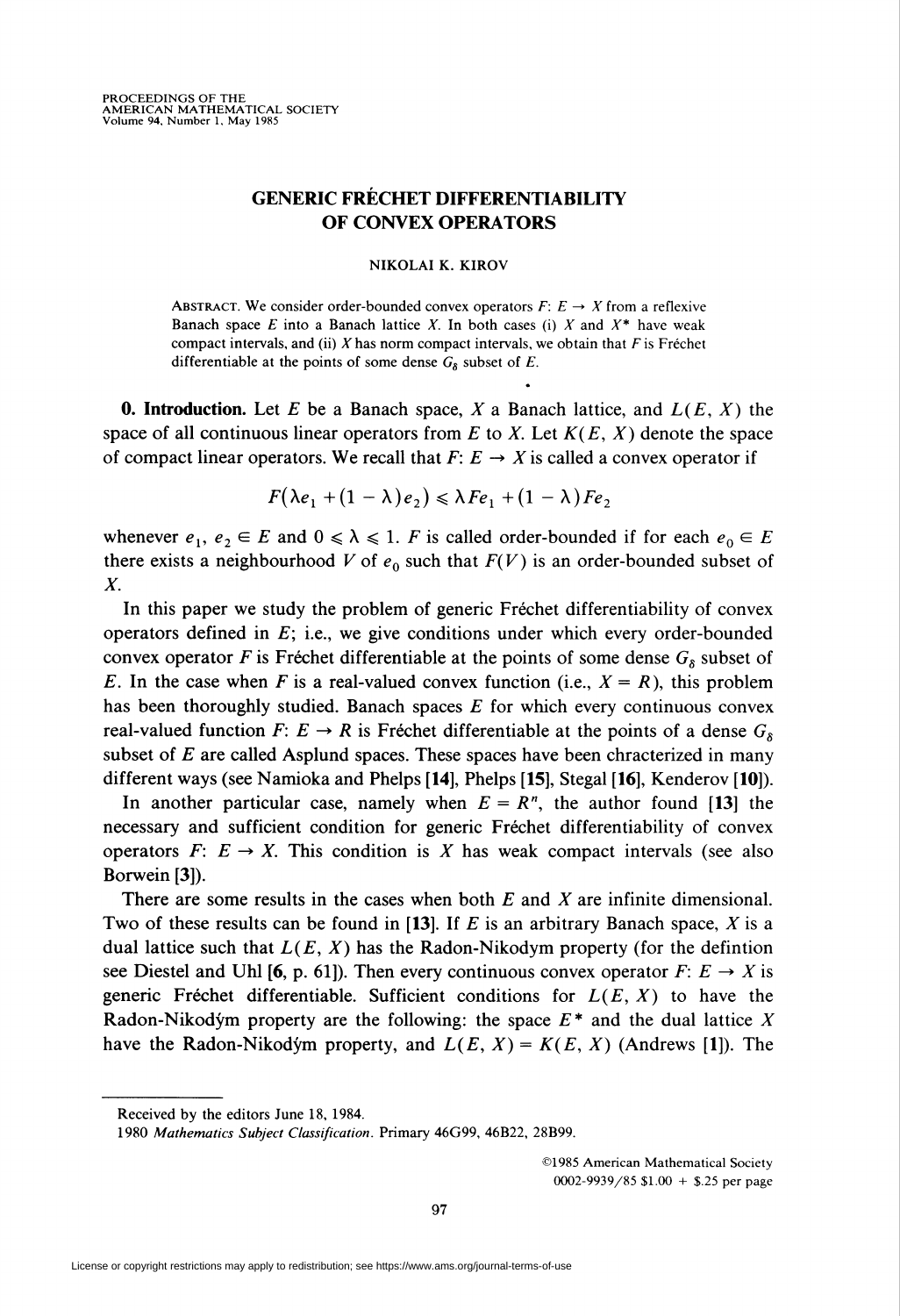assumptions in the second result, given in the paper mentioned above, are  $X$  has norm compact intervals, F is order-bounded, and  $L(E, X) = (K(E, X))^{**}$  (the bidual space). Different types of conditions, including a quite restrictive supposition for the positive cone of  $X$ , were obtained by Borwein  $[2,$  Theorem 5.2], to prove that every continuous convex operator from an Asplund space  $E$  to  $X$  is generic Fréchet differentiable.

It should be noted here that the case of arbitrary  $E$ ,  $X$ , and  $F$  is very complicated. There is a continuous convex operator P:  $l_2 \rightarrow l_2$ , where  $l_2$  is the usual Hilbert space, which is nowhere Fréchet differentiable in  $l_2$  (see [12, Example 2]). This shows that we must impose some kind of restrictions on the operator  $F$  in order to have positive results. Order boundedness, first used by Valadier [17], then by the author [13], is the most natural restriction and it will also be used here.

Furthermore, we shall employ Kenderov's method of multivalued monotone mappings (see [9-11]), and for this purpose we introduce some more definitions.

We say that the multivalued mapping  $T: E \to L(E, X)$  is a generalized monotone mapping (briefly g.m.m.) if  $(A_1 - A_2)(e_1 - e_2) \ge 0$  for every  $A_i \in Te_i$ ,  $e_i \in E$ ,  $i = 1, 2$ . The subdifferential of a convex operator  $F: E \rightarrow X$ , i.e., the multivalued mapping

 $\partial_F$ :  $e_0 \rightarrow \{ A \in L(E, X): A(e - e_0) \leq F_e - F_{e_0}$  for every  $e \in E \}$ 

is a g.m.m. The g.m.m. is said to be maximal if its graph is not properly contained in the graph of any other g.m.m. By Zorn's lemma the graph of every g.m.m. is contained in the graph of some maximal g.m.m. In what follows we suppose that  $Te \neq \emptyset$  for all  $e \in E$ .

The multivalued mapping T:  $E \rightarrow L$  is said to be upper semicontinuous at the point  $e_0 \in E$  if for every open set  $U \supset T e_0$  there exists a neighbourhood W of  $e_0$ such that  $Te \subset U$  for all  $e \in W$ .

1. Preliminary results. It is known [12, Theorem 4] that the continuous convex operator F:  $E \to X$  is Fréchet differentiable at  $e \in E$  if and only if the g.m.m.  $\partial_F$  is single-valued and norm-to-norm upper semicontinuous at this point. This fact, together with a corollary of a topological result of Christensen [5, Theorem 2], gives us the desired result.

THEOREM 1.1 (CHRISTENSEN). Let E be a Banach space, Z a normed space, and  $T$ :  $E \rightarrow Z$  a norm-to-weak upper semicontinuous multivalued mapping with nonempty and weak compact images. Then there exists a dense  $G_8$  subset of E at each point  $e_0$  of which the following condition is fulfilled:

(\*) There exists a point 
$$
z_0 \in Te_0
$$
 such that for every  $\varepsilon > 0$  there is  
\n $\delta > 0$  with inf $\{\|z - z_0\| : z \in Te\} \le \varepsilon$  whenever  $\|e - e_0\| < \delta$ .

**PROPOSITION 1.2. Let E be a Banach space, X a normed lattice, and T: E**  $\rightarrow$  **L(E, X)** a g.m.m. Then T has property (\*) at the point  $e_0 \in E$  iff T is single-valued and norm-to-norm upper semicontinuous at  $e_0$ .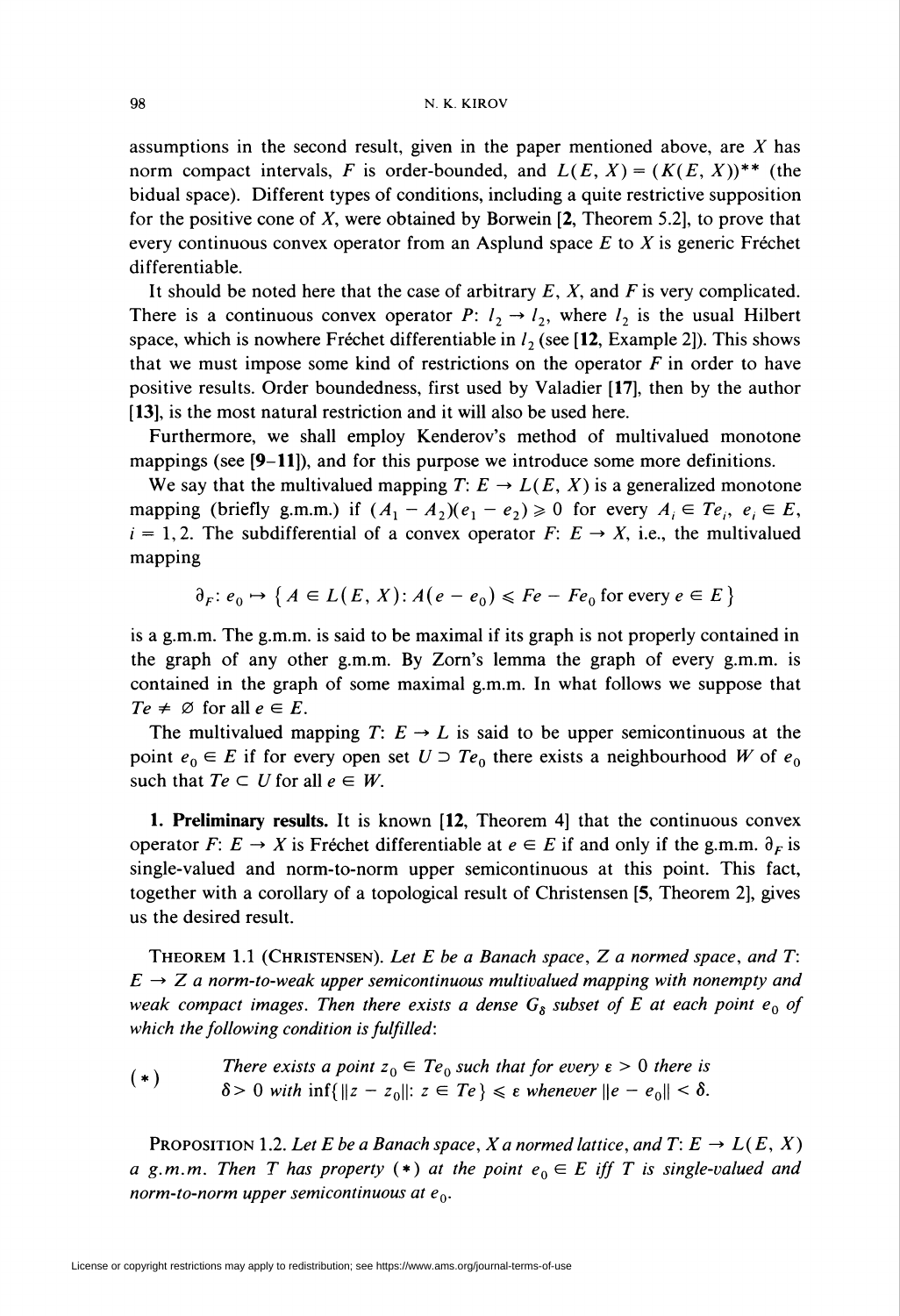**PROOF.** It is easily seen that if  $T$  is single-valued and norm-to-norm upper semicontinuous at  $e_0$ , then T has property (\*) at  $e_0$ . Suppose T has (\*) at  $e_0$ . Choosing the point  $A_0 \in Te_0$  from (\*) and some  $\varepsilon > 0$ , we see that there exists  $\delta > 0$  such that inf{ $||A - A_0||: A \in Te$ }  $\lt \varepsilon/2$  whenever  $e \in U = \{e \in E: ||e$  $e_0\$  < \delta. We shall prove that  $Te \subset {A \in L(E, X): \|A - A_0\| < \varepsilon}$  for any  $e \in U$ . That is sufficient to conclude that  $T$  is single-valued and norm-to-norm upper semicontinuous at  $e_0$ . Let  $e \in U$ ,  $A \in Te$ ,  $h \in E$ ,  $\|h\| \leq 1$ . For some  $t > 0$  we have  $e' = e + th \in U$  and  $e'' = e - th \in U$ . There are  $A' \in Te'$  and  $A'' \in Te''$  such that  $\|A' - A_0\| < \varepsilon/2$  and  $\|A'' - A_0\| < \varepsilon/2$ . By the monotonicity of T we get  $A'h \ge Ah$ and  $Ah \geq A''h$ . Hence,

$$
(A''-A_0)h\leqslant (A-A_0)h\leqslant (A'-A_0)h.
$$

Let  $x^* \in X^*$  (the positive cone of  $X^*$ ),  $||x^*|| \le 1$ . We have

$$
\langle (A''-A_0)h, x^* \rangle \leq \langle (A-A_0)h, x^* \rangle \leq \langle (A'-A_0)h, x^* \rangle.
$$

Consequently,  $\langle (A - A_0)h, x^* \rangle \le \varepsilon/2$ . Since X\* is a lattice,  $|\langle (A - A_0)h, x^* \rangle| \le \varepsilon$ for any  $x^* \in X^*$ ,  $||x^*|| \le 1$ . It follows that  $\|(A - A_0)h\| \le \epsilon$ , and the proposition is proved.

Now it becomes clear that if the g.m.m.  $\partial_F$  satisfies the suppositions of Theorem 1.1, then F is generic Fréchet differentiable. In order to apply this theorem for a g.m.m. T:  $E \to L(E, X)$ , we must choose some suitable closed linear subspace  $Z \subset L(E, X)$  such that  $Te \subset Z$  for all  $e \in E$ . Then we must prove that T satisfies the requirement of the theorem. Before presenting the proposition we need a definition.

We say that the g.m.m. T is locally weak-order bounded if for every  $e_0 \in E$  there exists a neighbourhood V of  $e_0$  (with respect to the norm topology) such that the set  $T(V) = \bigcup \{Te: e \in V\}$  is weak-order bounded. This means that the sets {Ae:  $A \in T(V)$  are order bounded for every  $e \in E$ .

**PROPOSITION 1.3 [12].** Let E be a Banach space,  $X$  a Banach lattice with weak compact intervals, and  $T: (E, \|\cdot\|) \to (L(E, X), \sigma(L(E, X), E \otimes X^*))$  a locally weak-order bounded and maximal  $g, m, m$ . Then  $T$  is upper semicontinuous and compact valued at all points of  $E$ .

REMARK. We recall that the tensor product  $E \otimes X^*$  can be considered as a subspace of  $L(E, X)^*$ . Every point  $u \in E \otimes X^*$ ,  $u = \sum_{i=1}^k e_i \otimes x_i^*$ , defines a continuous linear functional on  $L(E, X)$  in the following way:  $\langle A, u \rangle = \sum_{i=1}^{k} \langle Ae_i, x_i^* \rangle$ for all  $A \in L(E, X)$ .

**PROOF.** Since  $X$  has weak compact intervals, every weak-order bounded subset of  $L(E, X)$  is relatively compact in the topology  $\sigma(L(E, X), E \otimes X^*)$ . Hence, for every  $e_0 \in E$  there is an open set  $V \ni e_0$  such that  $T(V)$  is relatively compact, because T is locally weak-order bounded. It is not difficult to prove that such a mapping is upper semicontinuous and compact valued, provided it has closed graph (see [13, Proposition 1.5]). That every maximal g.m.m. has a closed graph can be seen from the following lemma.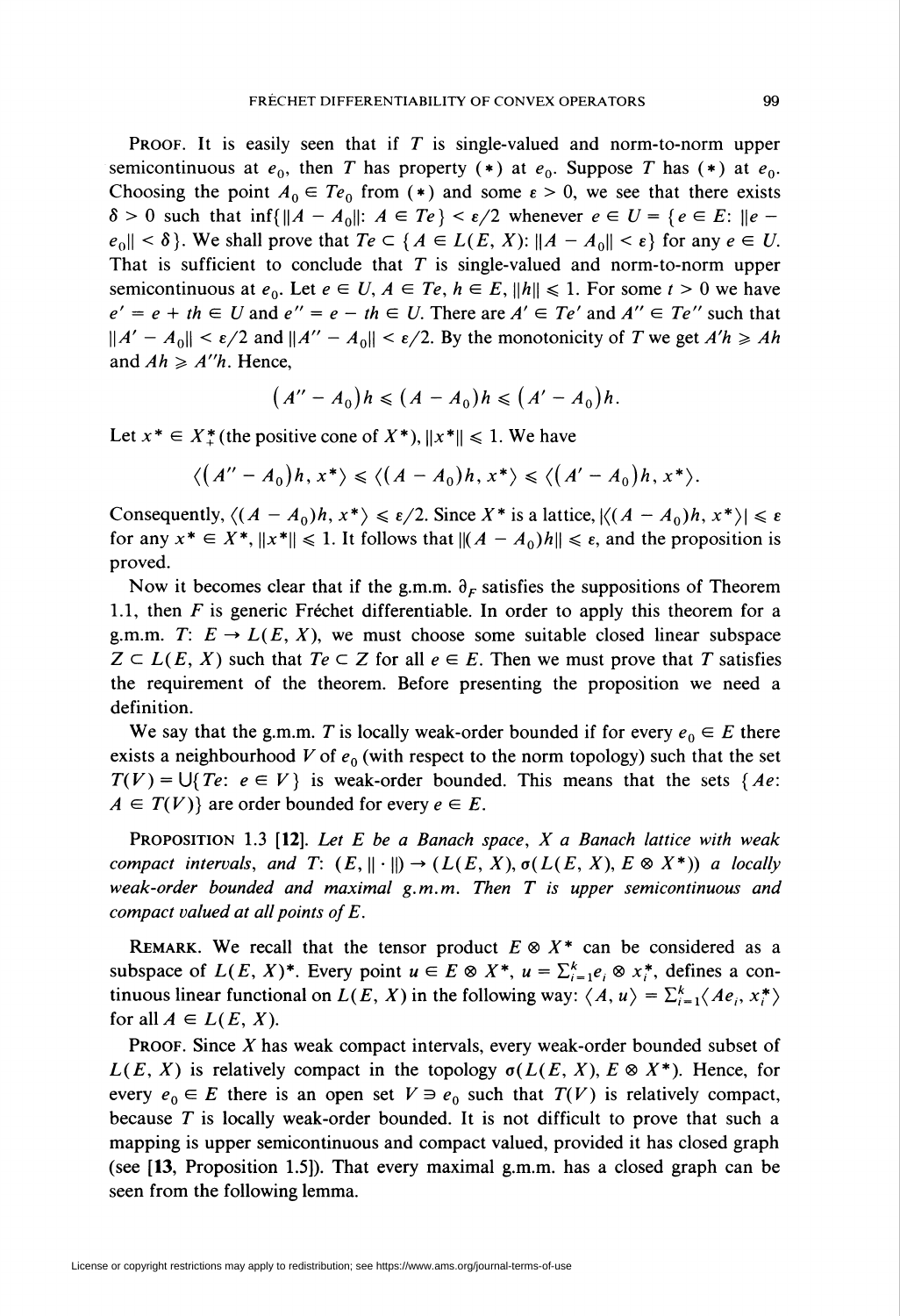Lemma 1.4. Every maximal g.m.m. has a closed graph with respect to the topology  $\sigma(L(E, X), E \otimes X^*)$ .

PROOF. Let  $e_0 \in E$ ,  $\{e_\alpha\}$  be a net,  $\|e_\alpha - e_0\| \to 0$ ,  $A_\alpha \in Te_\alpha$ , and  $A_\alpha \to A_0$  in the topology described above. That means  $\langle A_{\alpha}e, x^* \rangle \rightarrow \langle A_0e, x^* \rangle$  for every  $e \in E$  and  $x^* \in X^*$ . We must show that  $A_0 \in Te_0$ . For each  $e \in E$  and  $A \in Te$ ,

$$
(A - A_{\alpha})(e - e_{\alpha}) = Ae - A_{\alpha}e - Ae_{\alpha} + A_{\alpha}e_{\alpha} \ge 0
$$

by monotonicity. Now  $A_{\alpha}e \rightarrow A_0e$  in the weak topology of X and  $\|Ae_{\alpha} - Ae_0\| \rightarrow 0$ . If  $x^* \in X^*$ ,

$$
\left| \langle A_{\alpha} e_{\alpha} - A_0 e_0, x^* \rangle \right| \leq \left| \langle A_{\alpha} e_{\alpha} - A_{\alpha} e_0, x^* \rangle \right| + \left| \langle A_{\alpha} e_0 - A_0 e_0, x^* \rangle \right|
$$
  

$$
\leq \|A_{\alpha}\| \|e_{\alpha} - e_0\| \|x^*\| + \left| \langle (A_{\alpha} - A_0) e_0, x^* \rangle \right| \to 0,
$$

because the set  $\{A_\alpha\}_{\alpha>\alpha_0}$  is norm bounded [12,Theorem 3] for some  $\alpha_0$ . Thus,  $(A - A_{\alpha})(e - e_{\alpha}) \rightarrow (A - A_0)(e - e_0)$  in the weak topology of X. Since the positive cone of each Banach lattice is weakly closed,  $(A - A_0)(e - e_0) \ge 0$  for every  $e \in E$ ,  $A \in Te$ . By the maximality of T we obtain that  $A_0 \in Te_0$ . The proof is finished.

2. G.m.m. with images in  $K(E, X)$ . In this section we assume that every g.m.m. has images in the space of compact operators  $K(E, X)$ .

THEOREM 2.1. Let  $E$  be a reflexive Banach space,  $X$  a Banach lattice with weak compact intervals, and  $T: E \to K(E, X)$  a locally weak-order bounded g.m.m. Then T is single-valued and norm-to-norm upper semicontinuous at the points of some dense  $G_{\delta}$ subset of E.

PROOF. Proposition 1.3 shows that  $T$  is upper semicontinuous and compact valued with respect to the weak topology of  $K(E, X)$ , because the topologies of  $\sigma(K(E, X), E \otimes X^*)$  and  $\sigma(K(E, X), K(E, X)^*)$  coincide on the bounded sets (Kaiton [8]). Theorem 1.1 and Proposition 1.2 can be applied.

COROLLARY 2.2. If E and X are as in Theorem 2.1 and F:  $E \rightarrow X$  is an order-bounded convex operator with  $\partial_F: E \to K(E, X)$ , then F is generic Fréchet differentiable.

Proof. This is immediate from Theorem 2.1, because the subdifferential of an order-bounded convex operator is a locally weak-order bounded g.m.m., and singlevaluedness and norm-to-norm upper semicontinuity of  $\partial_F$  are equivalent to Fréchet differentiability of  $F$ .

A convex operator  $P: E \to X$  is said to be sublinear if  $P(\lambda e) = \lambda Pe$  for all  $e \in E$ and  $\lambda \in R$ ,  $\lambda \ge 0$ . Since the subdifferential of every sublinear operator is a locally weak-order bounded g.m.m., provided  $X$  has weak compact intervals, we obtain the following:

COROLLARY 2.3. Suppose E and X are as in Theorem 2.1 and P:  $E \to X$  is a sublinear operator with support set (i.e.,  $\partial_p(0)$ ) consisting of compact operators. Then P is generic Fréchet differentiable.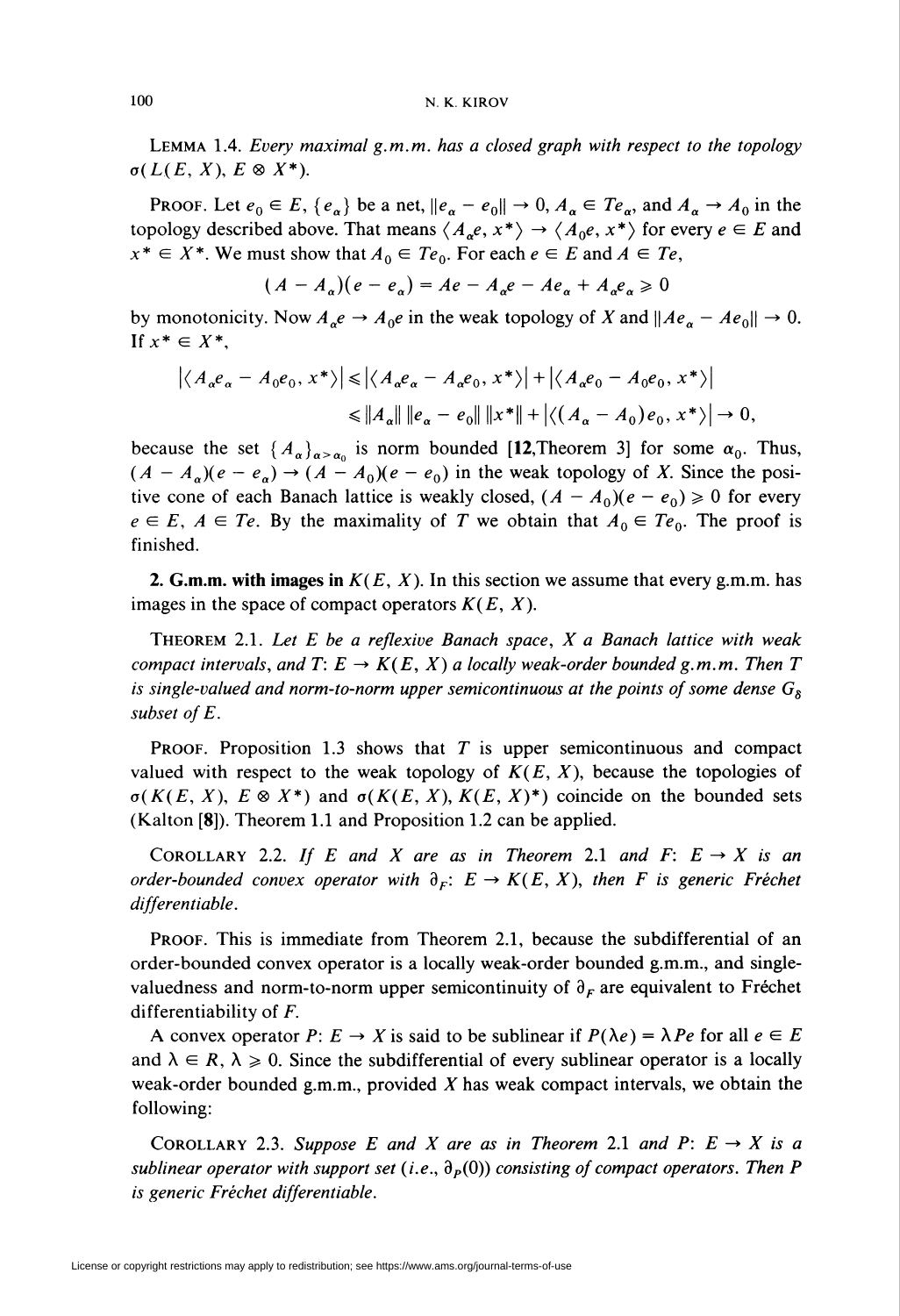COROLLARY 2.4. If E is a reflexive space,  $X$  is a Banach lattice with norm compact intervals, and F:  $E \to X$  is an order-bounded convex operator, then F is generic Fréchet differentiable.

**PROOF.** It is not difficult to see that, for every  $e_0$ ,  $e_1 \in E$ , there exists a neighbourhood (in the norm topology) W of  $e_1$  such that the set {  $Aw: A \in \partial_F(e_0)$ ,  $w \in W$  is order bounded. Hence,  $\partial_F(e_0) \subset K(E, X)$  for every  $e_0 \in E$ . It follows that Corollary 2.2 can be applied.

**3. G.m.m. with images in**  $B(E, X)$ . A linear operator  $A: E \rightarrow X$  is called order bounded if A maps the unit ball of E in an order-bounded subset of X. The space of all order-bounded linear operators will be denoted by  $B(E, X)$ . It is easy to see that the subdifferential of an order-bounded convex operator has images in  $B(E, X)$ . That is why we assume  $T: E \to B(E, X)$ .

Following Heinrich, Nielsen, and Olsen [7], we define a norm in  $B(E, X)$ :

 $\|A\|_{m} = \inf \{||z|| : z \in X \text{ and } |Ae| \leq z||e|| \text{ for every } e \in E, ||e|| = 1\}.$ 

It is clear that this  $m$ -norm is stronger than the usual operator norm (inherited by  $L(E, X)$ ).

**LEMMA** 3.1 [7]. If E is a reflexive space and X and  $X^*$  have weak compact intervals, then  $(B(E, X), m)^* = E \overline{\otimes}_m X^*$ , where  $E \overline{\otimes}_m X^*$  denotes the completion of the tensor product  $E \otimes X^*$  under the following crossnorm:

$$
||u||_m = \sup\{|\langle A, u\rangle|: A \in B(E, X), ||A||_m \leq 1\}
$$

for which  $u \in E \otimes X^*$ .

THEOREM 3.2. Let E be a reflexive Banach space,  $X$  a Banach lattice such that  $X$  and  $X^*$  have weak compact intervals, and T:  $E \to B(E, X)$  a locally weak-order bounded g.m.m. Then T is single-valued and norm-to-norm upper semicontinuous at the points of some dense  $G_{\delta}$  subset of E.

Proof. Lemma 3.1 shows that Proposition 1.3 can be applied. Furthermore, the arguments are the same as in the proof of Theorem 2.1.

If  $X$  is an order complete Banach lattice, it is interesting to note that the requirement "X and  $X^*$  have weak compact intervals" is equivalent to "X is an Asplund space" (Buchvalov, Veksler, and Losanowski [4]).

COROLLARY 3.3. If E and X are as in Theorem 3.2 and F:  $E \rightarrow X$  is an order-bounded convex operator, then F is generic Fréchet differentiable.

PROOF. It is a direct consequence of Theorem 3.2.

4. Examples. Finally, we give some simple examples which outline the field of application of the results. First, we note that the spaces  $K(E, X)$  and  $B(E, X)$  are generally different. It is easy to see that  $B(E, X) \subset K(E, X)$  provided X has norm compact intervals. The linear operator A:  $l_p \rightarrow l_p$  ( $1 \le p \le \infty$ ), defined by  $A(\xi_1, \xi_2,...,\xi_k,...) = (\xi_1\eta_1, \xi_2\eta_2,...,\xi_k\eta_k,...),$  where  $(\eta_1, \eta_2,...,\eta_k,...) \in c_0\setminus l_p$ , is compact but not order bounded. An example of a linear operator which belongs to